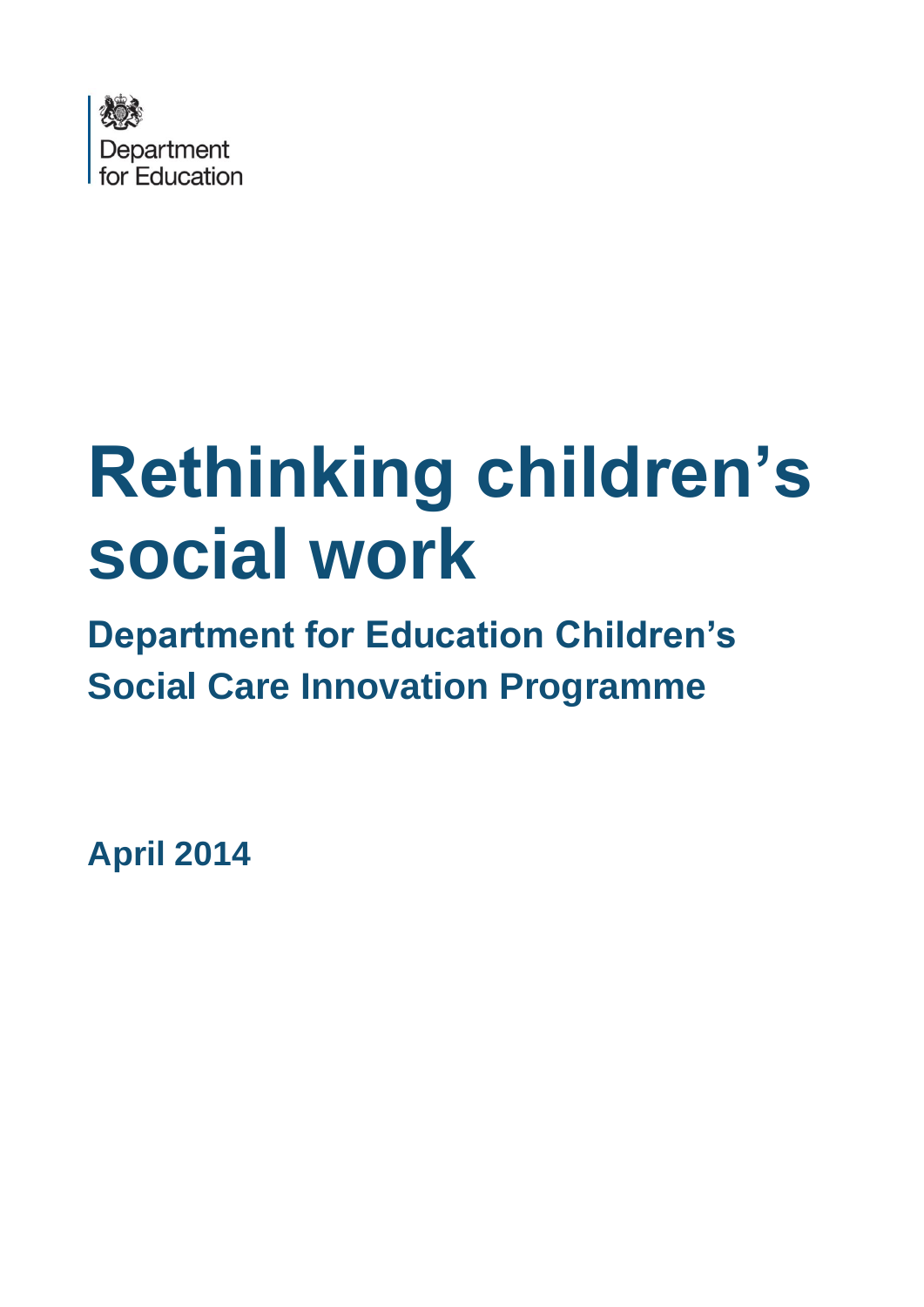## **Contents**

| Focus area one: Rethinking children's social work |                                                                                                               |                |
|---------------------------------------------------|---------------------------------------------------------------------------------------------------------------|----------------|
| 1.                                                | Introduction                                                                                                  | 3              |
|                                                   | 2. The case for innovation                                                                                    | $\overline{4}$ |
| 3.                                                | What challenges does children's social work face currently?                                                   | 4              |
| 4.                                                | Where these challenges have been overcome, what are the key ingredients of<br>success?                        | 6              |
| 5.                                                | What is the Innovation Programme trying to achieve through the 'rethinking<br>children's social work' strand? | 13             |
| 6.                                                | What is the Innovation Programme actually offering in this area?                                              | 15             |
| 7.                                                | What do I do next if I want to be part of the Innovation Programme?                                           | 16             |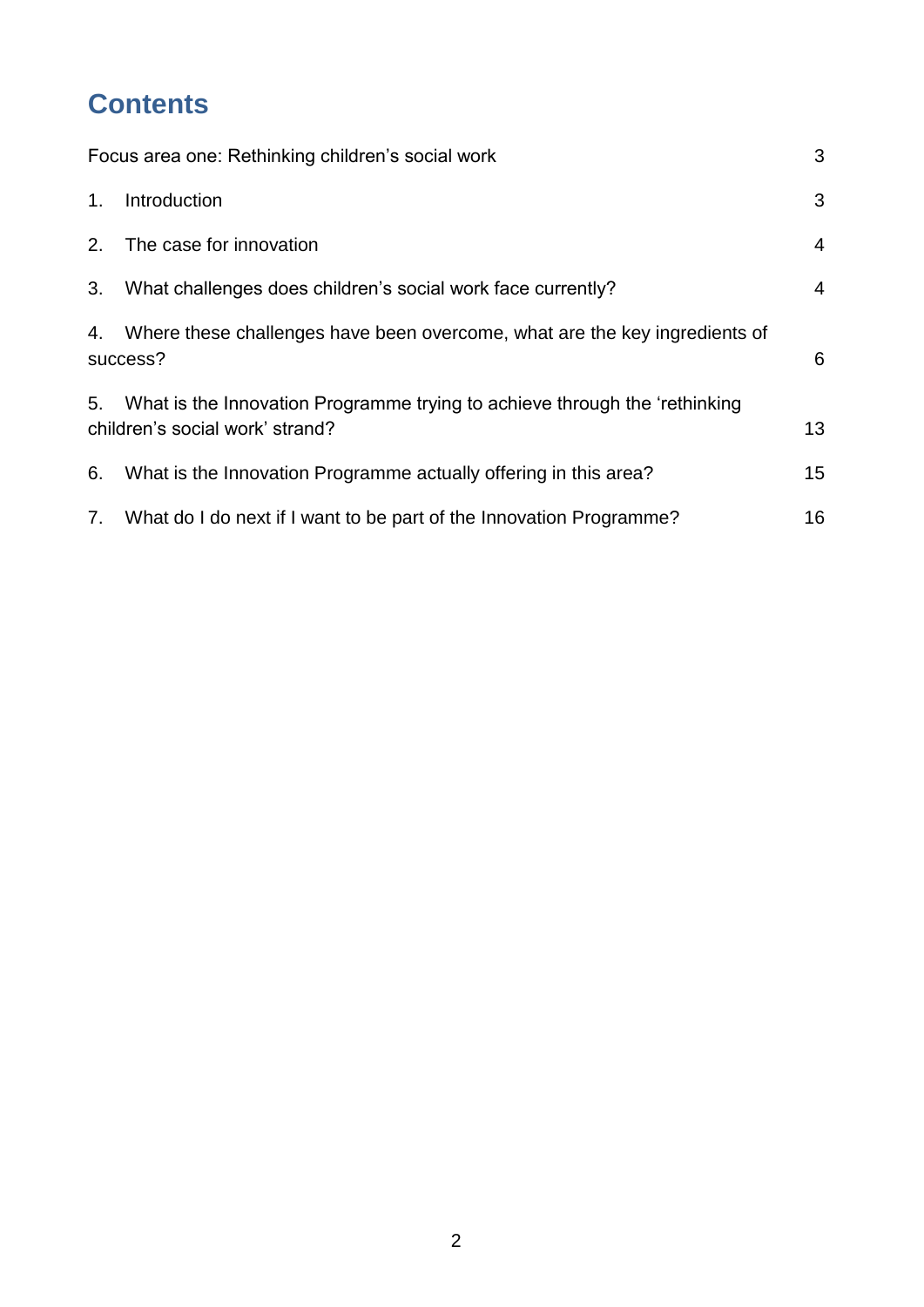## <span id="page-2-0"></span>**Focus area one: Rethinking children's social work**

## <span id="page-2-1"></span>**1. Introduction**

1

'By rethinking the organisational system as well as professional practice frameworks that underpin children's social work, I believe we can better support social workers to do the work they came into social work to do, offer effective help and support to families and take more decisive action to protect children. We need brave, principled and dynamic organisations to lead the way in new thinking about how to get this system working to its full potential.'

Isabelle Trowler, Chief Social Worker for Children and Families

The Children's Social Care Innovation Programme is a two year programme supported by £30m in the first financial year and substantially more in the second. The Programme's key objective is to support improvements to the quality of services so that children who need help from the social care system have better chances in life.

Since the Programme was announced, the Department for Education has been assessing the opportunities for innovation in children's social care. Experience from other programmes shows that innovation is better prompted by specific, defined problems than by a general call for ideas<sup>1</sup>. We have therefore chosen two focus areas for the Programme, and rethinking children's social work is one of these.

This document seeks to fuel debate and discussion about this focus area in particular. It presents the conclusions of an intensive eight week evidence-gathering project undertaken by the Department of Education and Deloitte Social Care Practice. It summarises our analysis on:

- the challenges that children's social work is facing at the moment;
- what might help to overcome these challenges; and
- how the Innovation Programme will operate in this area to support the sparking and spreading of innovative approaches.

We are asking everyone with an interest in supporting vulnerable children and families to address three fundamental questions:

• *How* do we want our social workers and other professionals to help our most vulnerable children and families?

<sup>&</sup>lt;sup>1</sup> Those interviewed or engaged include NESTA, the Young Foundation, Cabinet Office Mutuals Programme, BIG Lottery Fund, Deloitte Innovation Pioneers, Doblin (Innovation Consultancy), DWP Innovation Fund, the Innovation Unit, Big Society Capital and the CLG transformation challenge.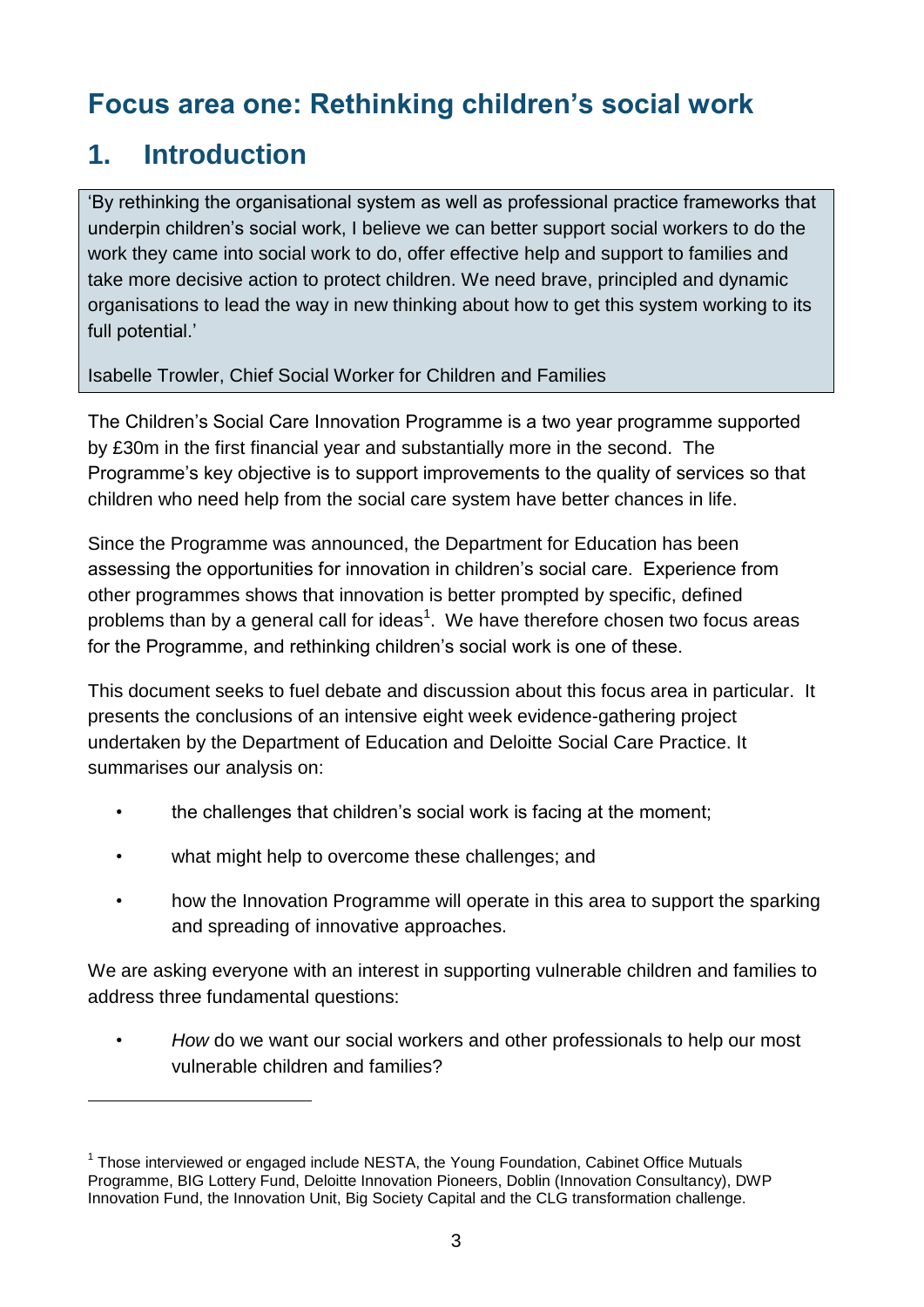- *What* are we asking practitioners to achieve?
- And what kind of environment and practice model would *best enable* them to achieve this?

We hope that this document will help those interested in rethinking children's social work to engage with these questions.

## <span id="page-3-0"></span>**2. The case for innovation**

'Local authorities and their partners should start an ongoing process to review and redesign the ways in which child and family social work is delivered, drawing on evidence of effectiveness of helping methods where appropriate and supporting practice that can implement evidence based ways of working with children and families.'

Recommendation 13 from The Munro Review of Child Protection, published May 2011

Recommendation 13 of Professor Munro's Review of Child Protection set out an expectation that local authorities should begin to review and redesign their services to provide child-focused, high quality help to children and families.

A number of local authorities have grasped this challenge and have made great strides in implementing transformational plans. However it is clear that, two years on from the publication of the Munro Review, we have not yet seen a step change in the quality and impact of children's social care. We need to find innovative ways to improve and redesign service delivery to achieve higher quality, improved outcomes and better value for money.

The aim of the Innovation Programme is to provide support to local authorities – and other organisations who may want to work with local authorities – who are ready to embark on the kind of changes called for by Professor Munro.

## <span id="page-3-1"></span>**3. What challenges does children's social work face currently?**

'The level of increased prescription for social workers, while intended to improve the quality of practice, has created an imbalance. Complying with prescription and keeping records to demonstrate compliance has become too dominant. The centrality of forming relationships with children and families to understand and help them has become obscured.'

Final report of The Munro Review of Child Protection, published May 2011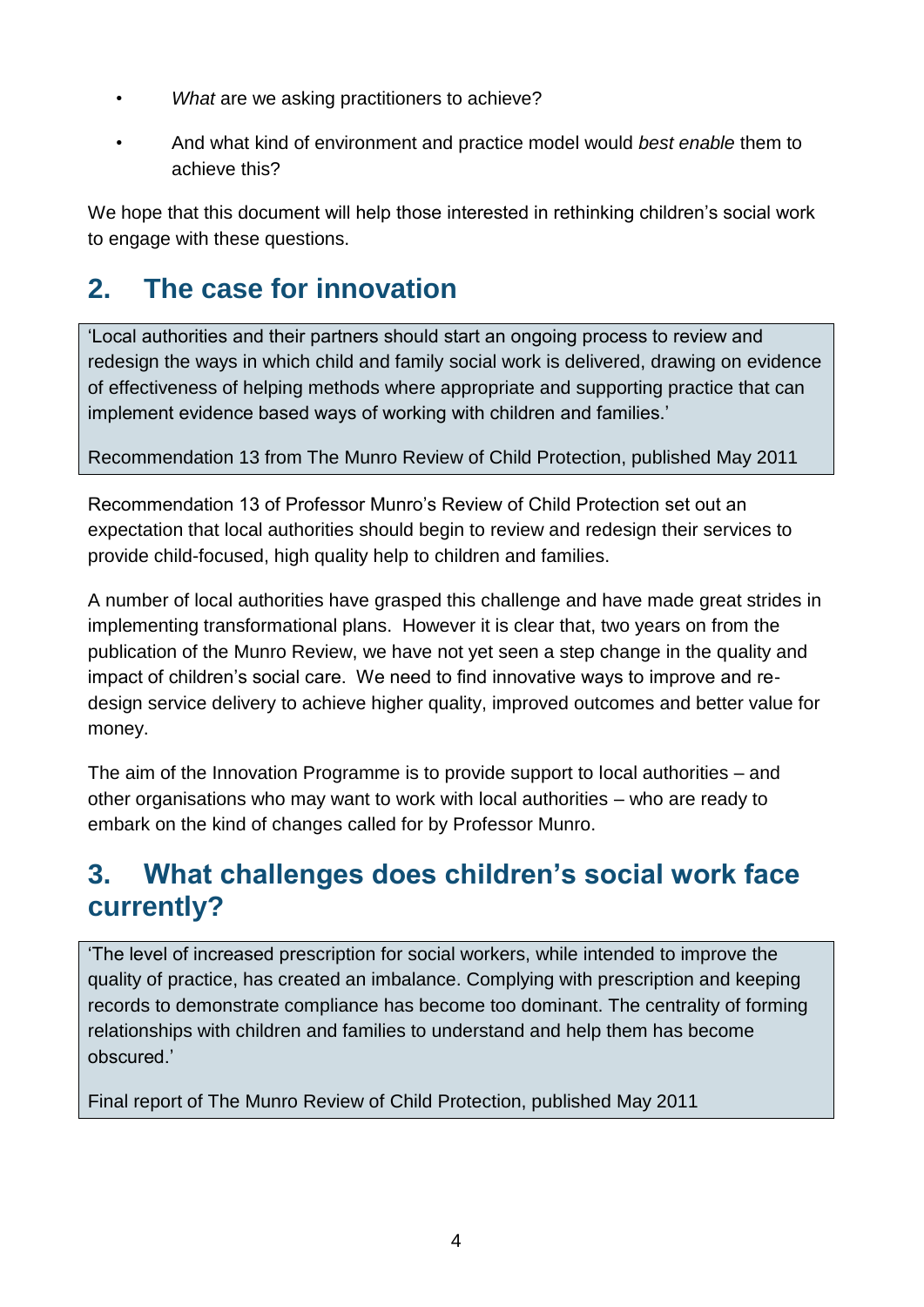The way politicians in the past have reacted to failures within the system has encouraged a defensive approach based on compliance with the minimum demands of bureaucracy, rather than a pursuit of excellence.'

Secretary of State for Education's speech to the NSPCC, April 2013

Below we have summarised what our research and interviews have told us about what can impede good social work practice. Examples of the messages that we heard through our research are as follows<sup>2</sup>:

| We need to 'spend less<br>time on assessment<br>and more on<br>intervention'                                          | We need 'improved<br>access to information<br>about what works'                                                                         | 'Less regulation, but<br>better accountability,<br>with fewer watchers and<br>more do-ers'                                         | We need 'an ICS IT<br>system that does not<br>assume a managerial<br>model for social work<br>practice'                                  |
|-----------------------------------------------------------------------------------------------------------------------|-----------------------------------------------------------------------------------------------------------------------------------------|------------------------------------------------------------------------------------------------------------------------------------|------------------------------------------------------------------------------------------------------------------------------------------|
| 'Our director protected<br>us from corporate<br>centre initiatives'                                                   | We need a theory of<br>service 'that is powerful<br>enough to create a<br>consensus about the<br>purpose and role of the<br>profession' | 'The in care/ out of care<br>distinction is too binary'                                                                            | We need 'a willingness<br>to commission<br>children's services in a<br>way that frees it from<br>the bureaucracy of local<br>government' |
| 'Social workers tend to<br>look around for the<br>resource to meet a<br>need, rather than doing<br>it for themselves' | 'If something goes<br>wrong, the backlash is<br>huge'                                                                                   | 'Social workers these<br>days are observers,<br>instructors and<br>recorders - they have<br>lost some of the change<br>agent role' | 'The problem is that<br>getting children's social<br>care wrong is a<br>complete disaster. But<br>when it is right no-one<br>notices'    |

Many of the people we interviewed felt **a culture of blame** when something goes wrong had created a challenging context for children's social work. This can be **fuelled by the media and political climate**, as referenced by the Secretary of State above.

As has been well reported in other places, this context can at times lead to **overbureaucratisation** and a **managerial response** that seeks to use processes to manage risk $3$ . Some interviewees felt this meant that a disproportionate amount of resource and effort was becoming tied up in '**watching' rather than 'doing'**.

Some interviewees felt that the balance of time that social workers spend on **assessing** the needs of children and **monitoring** their situation, as opposed to **intervening** to help them directly, had become out of kilter. They felt the social worker had in some ways become a **'case manager'**, asked only to organise interventions from others rather than 1

 $2$  These statements have been taken from notes of a discussion event and interviews we have conducted for this project. The wording of statements has been amended to fit this format but the sentiment has not been altered.

 $3$  See, for example, chapter 3 of the Munro Review of Child Protection Final Report (May 2011).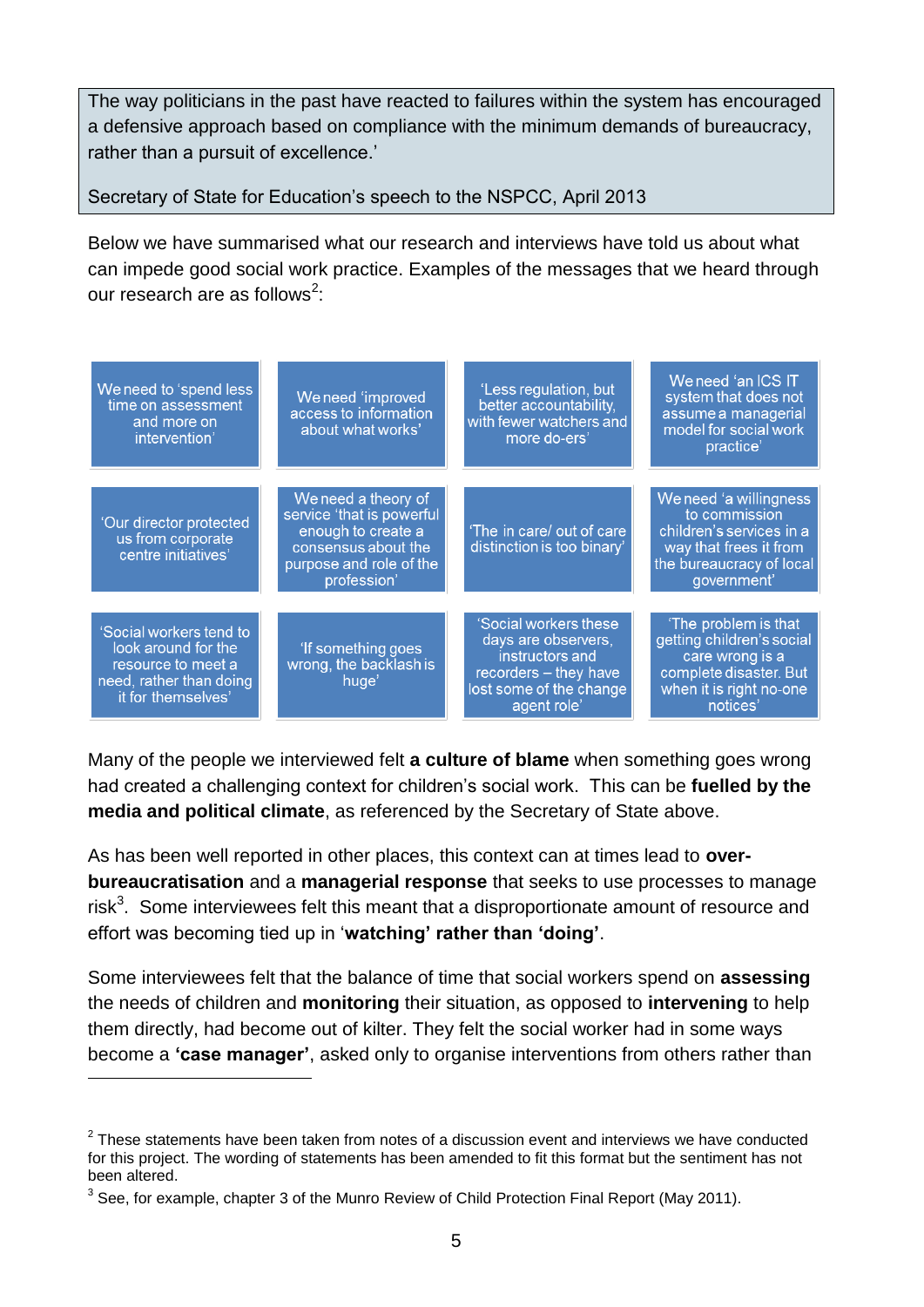deliver them directly. Adding to this, Sir Martin Narey has highlighted **training in skills for practice** as an area of weakness in initial social worker education https://www.gov.uk/government/publications/making-the-education-of-social-workersconsistently-effective<sup>4</sup>.

A number of interviewees also felt that at times **bureaucratic processes within the local authority** could be barriers in the social work context, even if they made sense for the wider corporate body.

Our research also highlighted a perception that children's social work was less successful when an organisation did not have a strong and consistent **theory or vision** about *how* they wanted their social workers to work with children and families. The 'job' of the social worker can at times be **defined in process terms** ('I carry out assessments, I carry out child protection investigations') rather than in terms of the **type of relationship** the organisation wants the social worker to build with children and families, and the **outcomes the social worker is responsible for delivering** ('I provide help to children and families, using evidence-based methods, so that they can change their future').

Added to this, Donald Forrester's comparative evaluation of the systemic units approach to social work found that the social worker in a 'traditional' local authority set-up **still often worked alone**, managing a set of cases in which no other member of the team was directly involved<sup>5</sup>. They had to consult their manager when making decisions, but **the manager did not experience the direct work** that had been done with the family, so was reliant on the social worker's reading of the situation. **Supervision** did not allow time for discussing all cases, and was focussed on agreeing next actions. **Team meetings were not generally used for case discussion**, so the social worker did not have a forum to engage in critical thinking and problem solving with the whole team, and could not regularly draw on the team to support direct work.

Of course, some authorities have overcome these challenges and are delivering high quality support for children and families. However, the question we need to ask is - does the context that social work operates in always enable this effective practice *to the greatest possible extent*?

## <span id="page-5-0"></span>**4. Where these challenges have been overcome, what are the key ingredients of success?**

The second phase of our analysis has looked for examples of success, and at promising innovative approaches at home and abroad. Through this we have identified a set of 'key

1

<sup>&</sup>lt;sup>4</sup> https://www.gov.uk/government/publications/making-the-education-of-social-workers-consistentlyeffective

<sup>&</sup>lt;sup>5</sup> 'Reclaiming Social Work? An evaluation of systemic units as an approach to delivering children's services', Forrester et al., June 2013.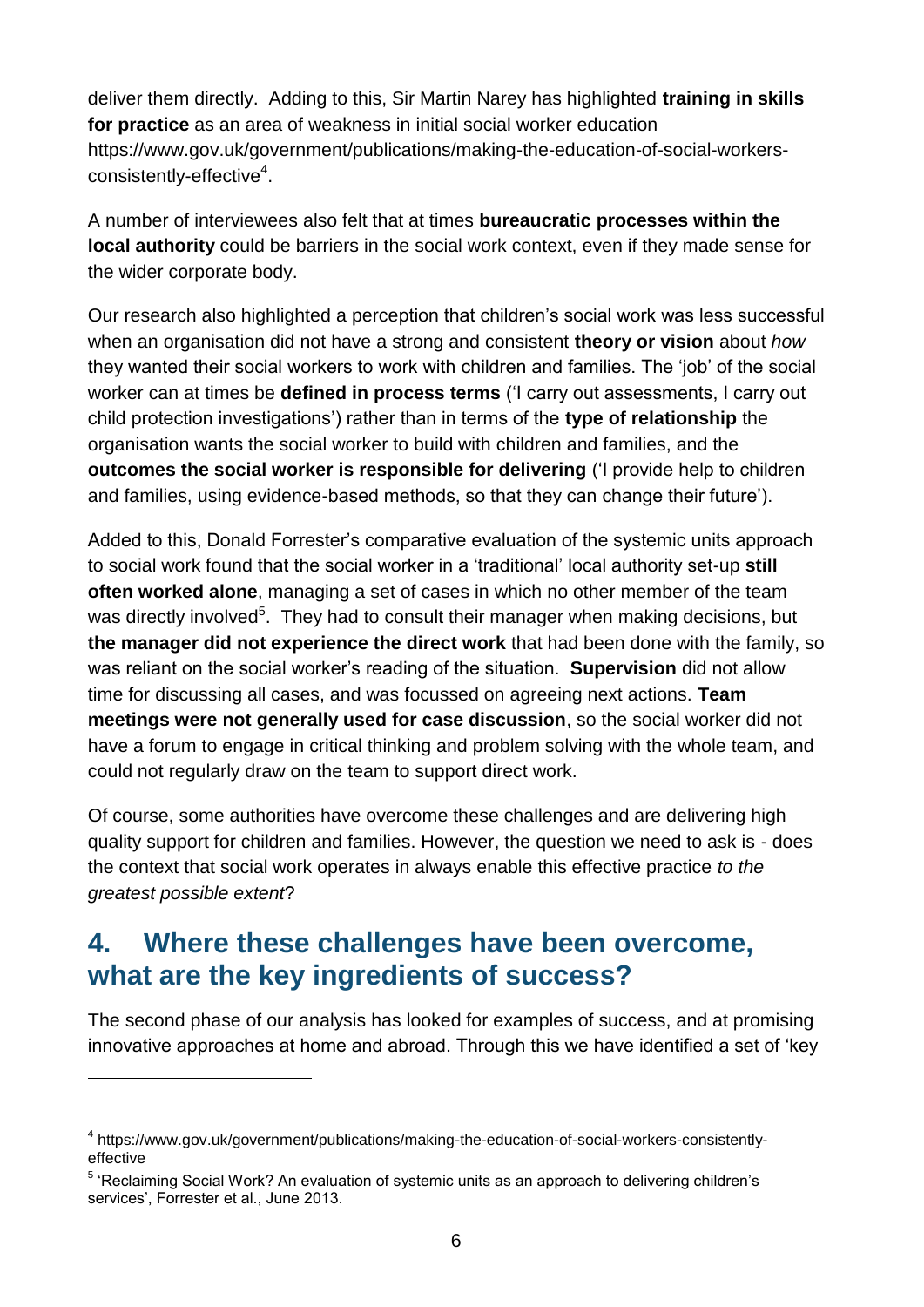ingredients' for successful children's social work which we hope will be of use to local authorities and others considering how they might do things differently.

In the English context, we have looked at the approach taken by authorities with a record of success. We have also analysed emerging examples of innovative approaches, both in England and internationally, to see if similar themes and features are present in these approaches.

At the heart of the examples we analysed was a clear and well-articulated vision for what the service was there to achieve for vulnerable children and families. There was also a belief that social workers should be making change happen for families and, where necessary, taking decisive action themselves, rather than just assessing and monitoring. These values were shared throughout the whole organisation and leadership. Work was often underpinned by a particular evidence-based theory and/or set of interventions that shaped the way that social workers operated, both in direct work and in their critical thinking and decision making. Staff were well supported by managers and colleagues, but also challenged to develop multiple hypotheses and try new approaches when something wasn't working. There was often easy access or joint working between social workers and clinicians – particularly mental health practitioners.

Below, we have outlined the full range of factors that came through in our analysis of successful or promising approaches.



**Figure 1 - Common ingredients of successful or promising approaches**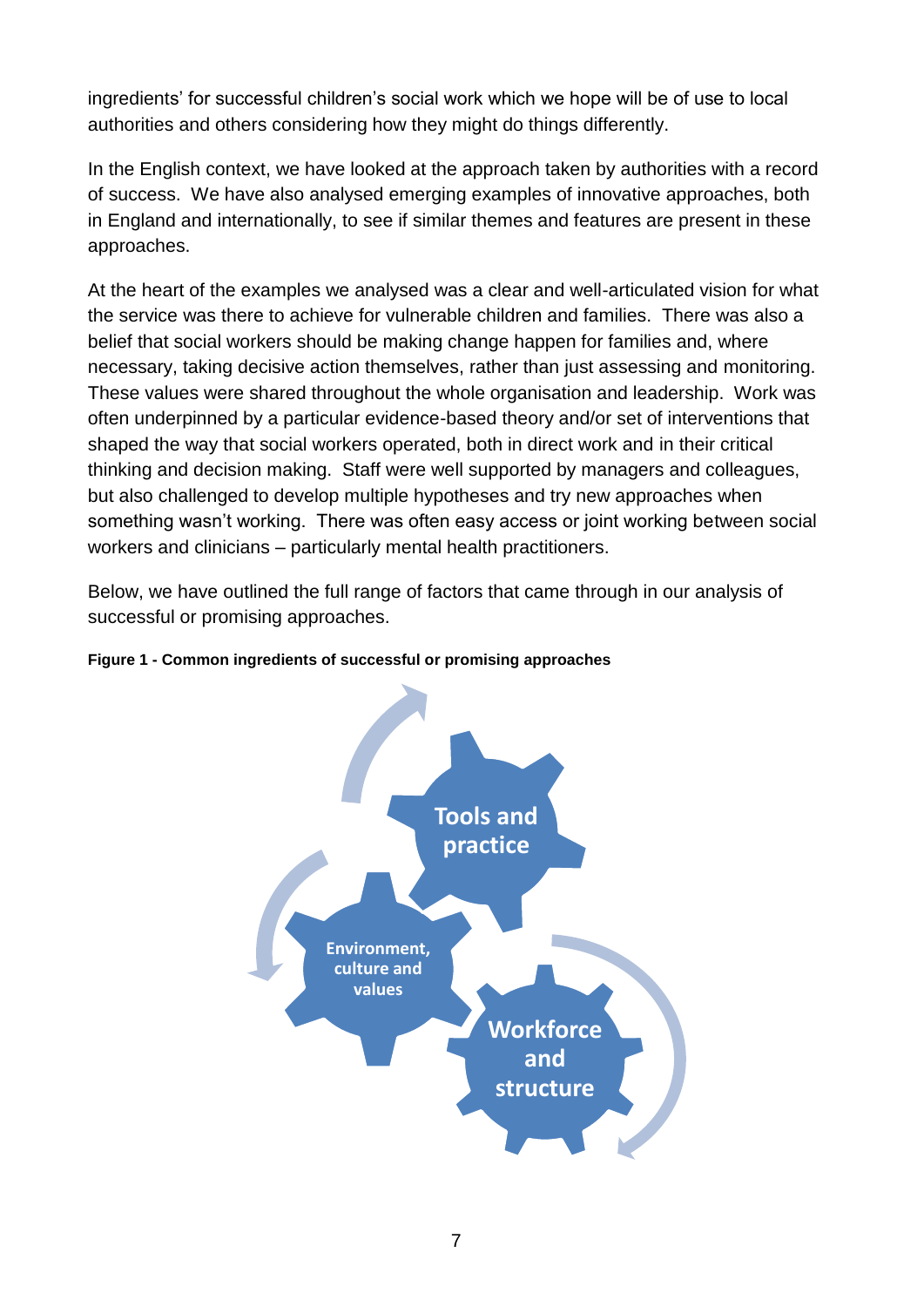#### **Tools and practice**

- The organisation has a shared theory of practice, so a particular theory shapes and underpins the way all social workers in the authority work with families.
- Social workers deliver evidence-based direct work and have the skills to engage children effectively.
- Management practices, in 1:1 supervision or team meetings, encourage social workers to reflect critically on cases, develop alternative hypotheses and be open to multiple lines of enquiry. Supervision isn't just about agreeing a 'to do' list.
- Theory is also used to encourage critical thinking and it provides a shared professional language.
- Social workers have access to high quality and flexible administrative support an all-round trouble-shooter who gets the practical things done for families.
- Managers and staff use data and quality assurance mechanisms to provide rich feedback which gets to the heart of the fundamental questions, 'are children being helped?' and 'are children safer?'.

#### **Environment, culture and values**

- Work with children and families is guided by a clear and well communicated set of values and an ambitious vision for vulnerable children, shared by all.
- The organisation shares a commitment to listening to children and trying to build constructive relationships with families.
- Leaders are committed to minimising the impact of bureaucracy on practice.
- The organisation has a permissive culture that encourages creativity from staff.
- The organisation fosters a learning culture.
- Front line staff and first line managers have the appropriate degree of budget/ resource control and decision-making authority.

#### **Workforce and structure**

- The service provides intensive support to the most vulnerable families.
- Teams are interdisciplinary (i.e. CAMHS workers are embedded), and/or social workers have easy access to clinical and therapeutic support for families.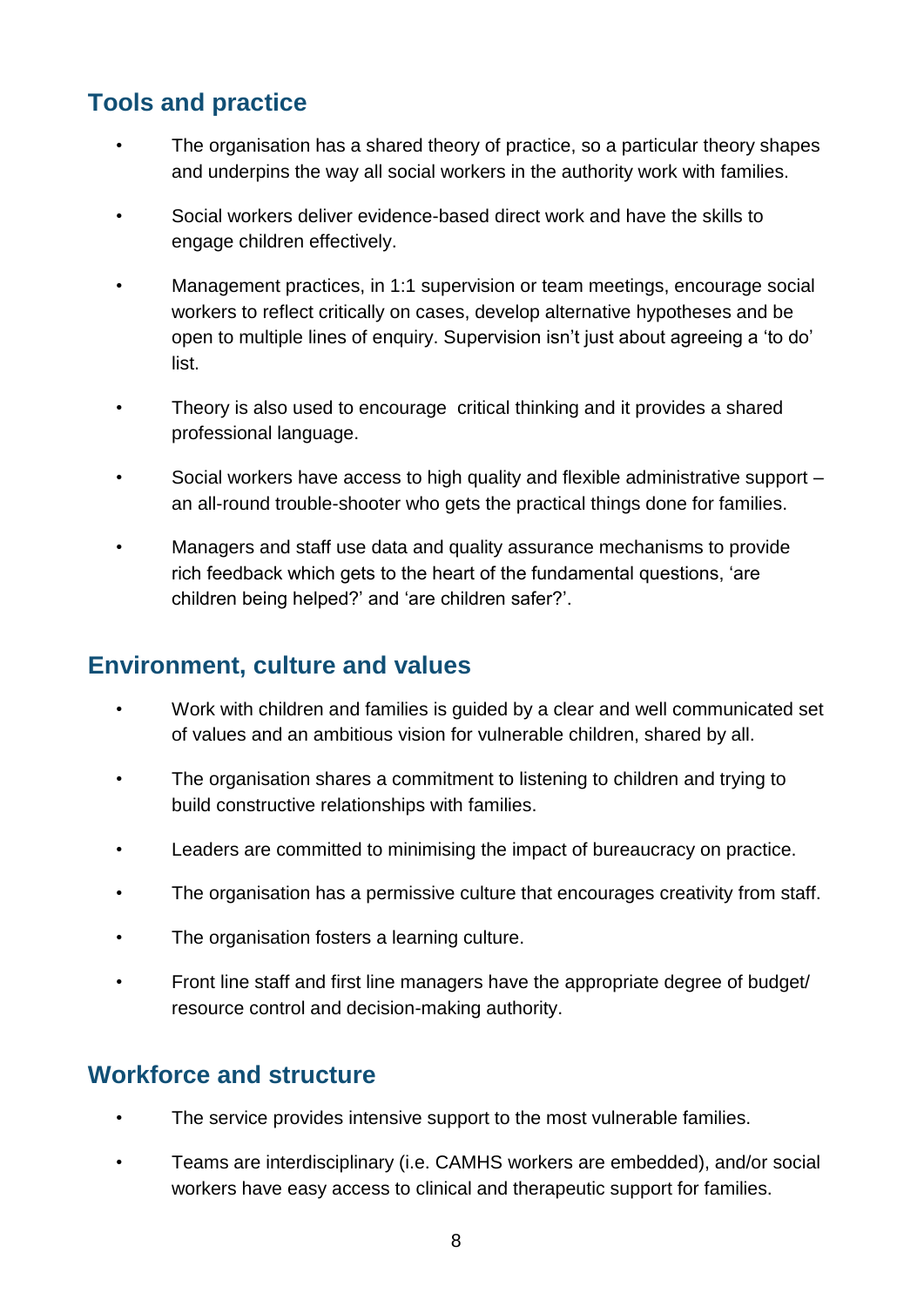- Teams are reasonably small with a 'flattish' structure.
- All staff have extensive training in the organisation's practice theory, and in evidence-based techniques for direct work.
- The organisation provides career paths that enable experienced staff to progress whilst staying in practice.
- Managers get involved in direct work and provide mentoring and coaching to staff on how to do this effectively.
- The team shares some responsibility for cases collectively, so they work together on a case where this is what is needed.
- Work is done at the right level, with professional time focussed on intense work with the most vulnerable families, backed up by high quality admin support.

Below we have provided three case studies which aim to bring to life how some authorities have redesigned their services in ways which exemplify some of these principles.

#### **Case study: Derbyshire**

Derbyshire has invested in a £1.3m training programme for all of its social workers and social work managers. All workers are trained in systemic therapy, and how to take a strengths-based approach focussed on building the resilience of families where this is possible. The formal programme is around 18 days with a written test at the end. To embed these new skills in practice, workers receive reflective 1:1 and group supervisions.

This approach sits alongside a strong early help offer through multi-agency teams, and a social pedagogy approach being taken in children's homes and more latterly across all foster carers.

Derbyshire's approach was praised in its recent Ofsted report where it was also found to be 'good'. It too is noticing a fall in the numbers of children who need to be taken into care, thanks to the more decisive and effective work with families. It is convinced that this way of working builds confidence and engagement with families and creates more meaningful and qualitative conversations.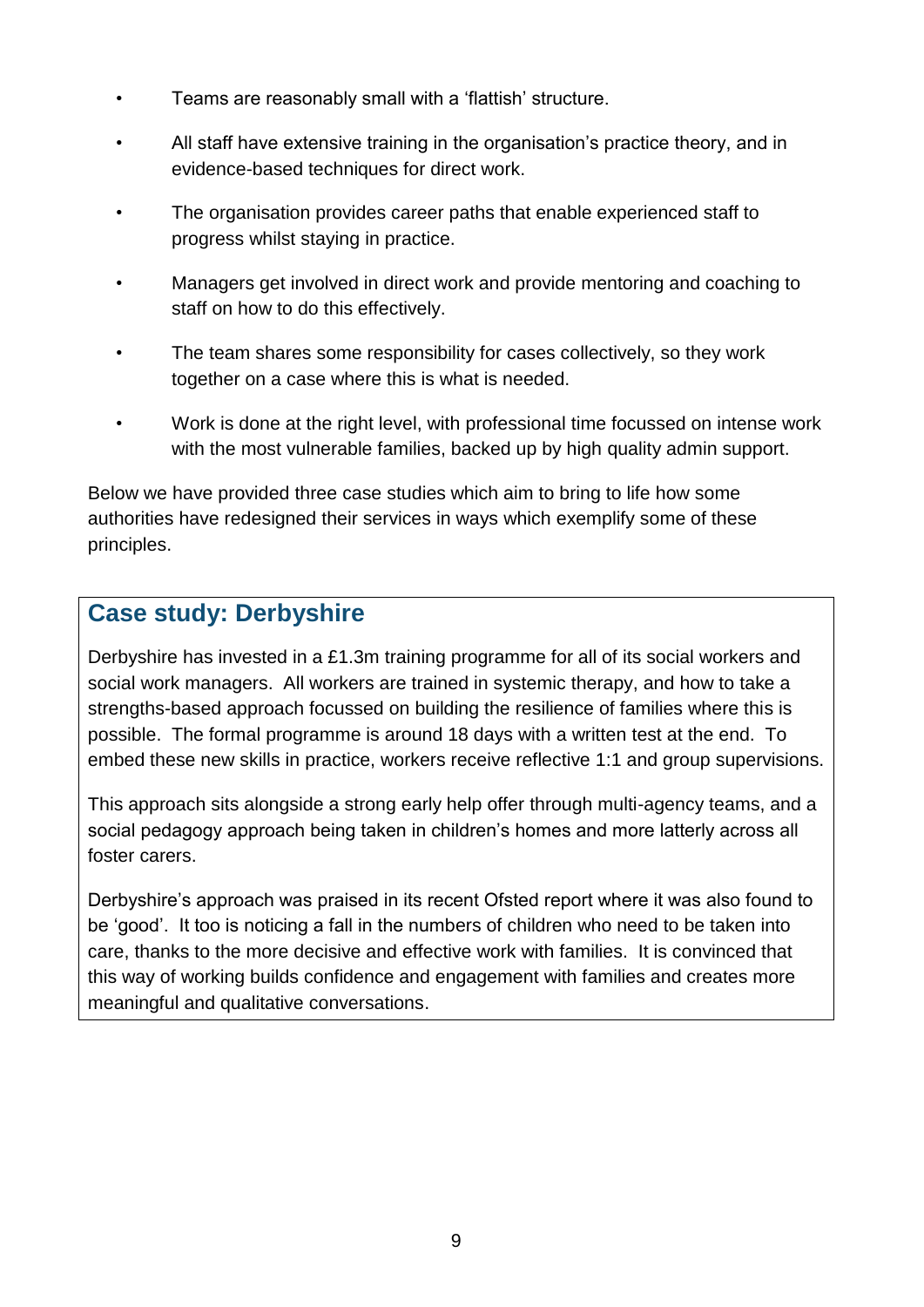#### **Case study: Social Work 'units' (Reclaiming Social Work)**

The Reclaiming Social Work model stemmed from the recognition that social work is an especially challenging profession requiring a range of complex skills, a sound grounding in professional knowledge and an understanding of its evidence base.

Central to the concept is the creation of social work 'units', which are small teams made up of a Consultant Social Worker, a qualified social worker, a child practitioner (often a newly qualified social worker), a unit co-ordinator who provides high quality administration support, and a clinician who provides therapeutic input to families. The whole unit is trained in the use of systemic theory and uses this to underpin its work with children and families. Rather than being assigned to one individual, cases are allocated to the Consultant Social Worker and worked by the team collectively. Cases are discussed by the team at a weekly group supervision, which is used to problem solve and think critically about the strategy the team is taking with each family.

The units are intended to have a greater shared understanding and responsibility for cases. Following intensive training in systemic approaches, they are expected to provide more intensive support by bringing more resources to bear on each case and through high quality direct work. A number of authorities across the country have adopted a social work 'unit' model, influenced by the success of the model in Hackney, where it began. As part of our research, we held a round table with seven authorities who were clear about the potential benefits of the approach.

#### **Case study: Essex**

In 2008 and again in 2010, Essex's safeguarding and child protection services were found to be inadequate. In 2011 the authority achieved an 'adequate' rating and this year they have been rated as 'good' under the new – and more challenging – Ofsted framework. What has brought about this improvement in practice?

Essex says that at the centre of its reform has been an unremitting focus on developing a shared set of values about how social workers should work with families. The role of a social worker is, wherever possible, to enable families to make changes and take responsibility for the parenting and wellbeing of their children. Children's social care places a premium on being a learning organisation. Practice guidance and frameworks are preferred over more narrow procedure, encouraging social workers to exercise professional judgement. All managers receive training in systemic social work, and high quality reflective supervision is encouraged, including through regular observations of direct work. Essex has designed smaller teams with a smaller caseload, focussed on working more intensively with the most vulnerable children. Essex and partners have very clear thresholds, targeted early help services and workflow arrangements so that children and families receive the right service to address their needs without delay.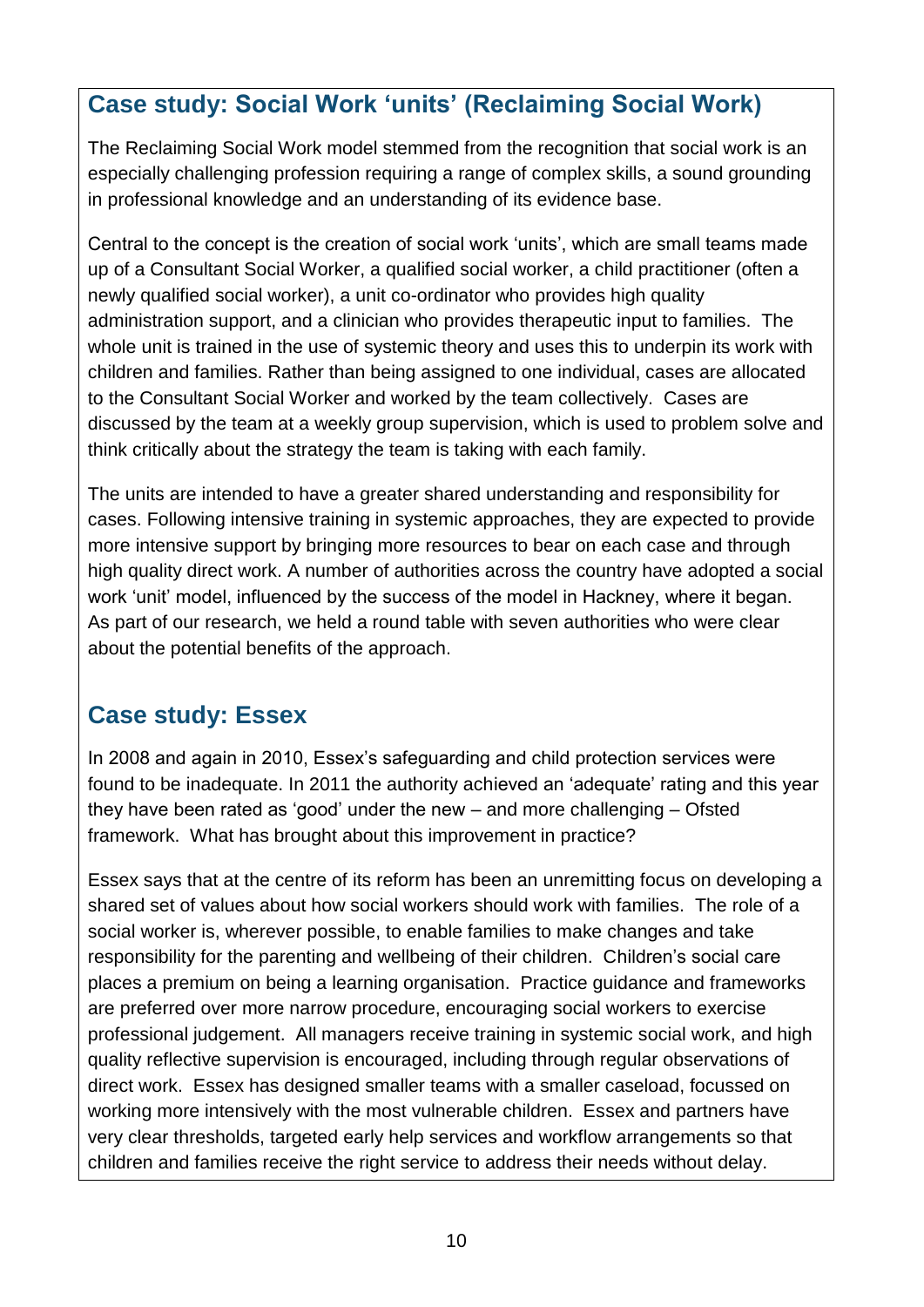### **Thinking beyond the local authority**

As shown by these case studies – and by other councils delivering 'good' or 'outstanding' children's social care services – innovation and improvement in social work can be delivered with great success by local authorities. We want to hear from local authorities with similar ambitions to innovate so that we can support them through the Innovation Programme to realise those ambitions.

We are also aware of local authorities who are interested in innovating structurally, including providing social care services through new organisations – including mutuals and community interest companies – at arm's length from the council. Since 2008, a number of areas have been testing such models. For example, Staffordshire Council established a social worker-led mutual, Evolve YP, in 2009 to provide services for children in and leaving care. The local authority was recently rated as 'good' by Ofsted for its children's social care services.

Since November last year all local authorities have had the freedom to delegate functions relating to children in and leaving care to third party providers. Some authorities have since asked whether these same freedoms could be provided for wider children's social care functions, allowing greater structural innovation in pursuit of improved social work practice and better outcomes for children. Such bodies would, of course, be subject to the same rigorous regulatory and inspection requirements as local authority-provided services, but would allow local authorities, should they wish, to develop new autonomous organisations specifically focused on high quality children's social work. Local authorities interested in pursuing these reforms believe that the right external delivery model can offer a way of releasing the latent creativity contained within their organisation and achieving greater innovation and staff engagement than would otherwise be possible.

Emerging evidence from theoretical research and from public sector organisations pursuing or interested in pursuing alternative delivery models highlights the following potential benefits:

- A stronger purity of purpose for the organisation, because the leadership is not also playing a corporate role within a bigger organisation which has to balance competing draws for its attention and budgets;
- A sharper focus on the end user and a higher quality service, because the organisation can have a clearer purpose and can be more nimble;
- Greater organisational adaptability and flexibility because the organisation is not constrained by the rules of the bigger bureaucracy it sits within;
- An increased scope to innovate, and to enable staff to make their ideas a reality, because of the freedom from organisational rules and restrictions;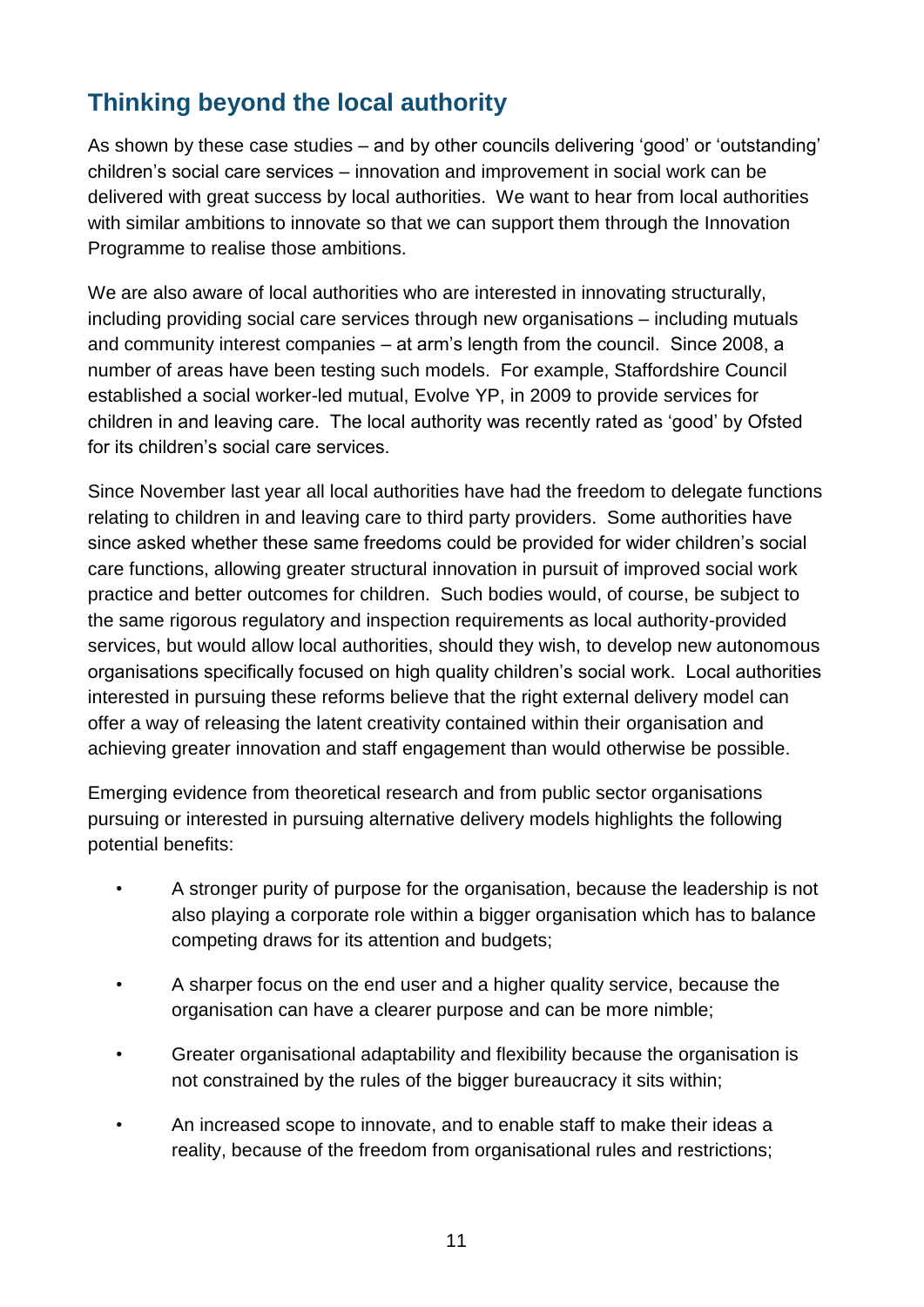- Consequently better staff engagement, energy and enthusiasm, particularly where some element of staff control features in the model;
- Potential for making savings and accessing alternative sources of funding;
- Potential for achieving better economies of scale if the new organisation covers a larger area or wider range of services than the previous model; and
- An opportunity to create a fresh start for the organisation.

In response to these calls, and as part of its commitment to ensure that the Innovation Programme removes barriers which prevent local authorities taking new approaches to providing high quality social care, the Government is currently consulting on extending the freedom to delegate functions to all elements of children's social care $6$ .

We are clear that the delivery model *in and of itself* will not deliver these benefits. Form must follow function. The thing that shapes outcomes for children and families is social work practice: what the social worker does with a family once he or she steps through their front door. We are therefore asking you to consider first how you want your social workers to help families and then ask whether the current structure is the best way of achieving that vision. For authorities who are interested in an alternative delivery model, the Innovation Programme could provide the additional support required to help with the up-front costs of moving to such a model.

The following case study outlines an example of how two authorities would like to use these freedoms.

## **Case Study: Achieving for Children – Richmond and Kingston**

The boroughs of Richmond and Kingston have recently amalgamated their children's services into a single shared organisation, called 'Achieving for Children' (AfC).

Achieving for Children launched on 1 April 2014 as a social enterprise. The boroughs believe that the innovative community interest company model of AfC will provide better social, educational and community outcomes for children in Kingston and Richmond.

Based on the principles and values of social enterprise, Achieving for Children will:

- put children and families at the heart of all it does
- work in partnership and seek partnerships that maximise cost-effectiveness
- increase the capacity and resilience of public services

Ī

<sup>&</sup>lt;sup>6</sup> See [www.education.gov.uk/consultations](http://www.education.gov.uk/consultations)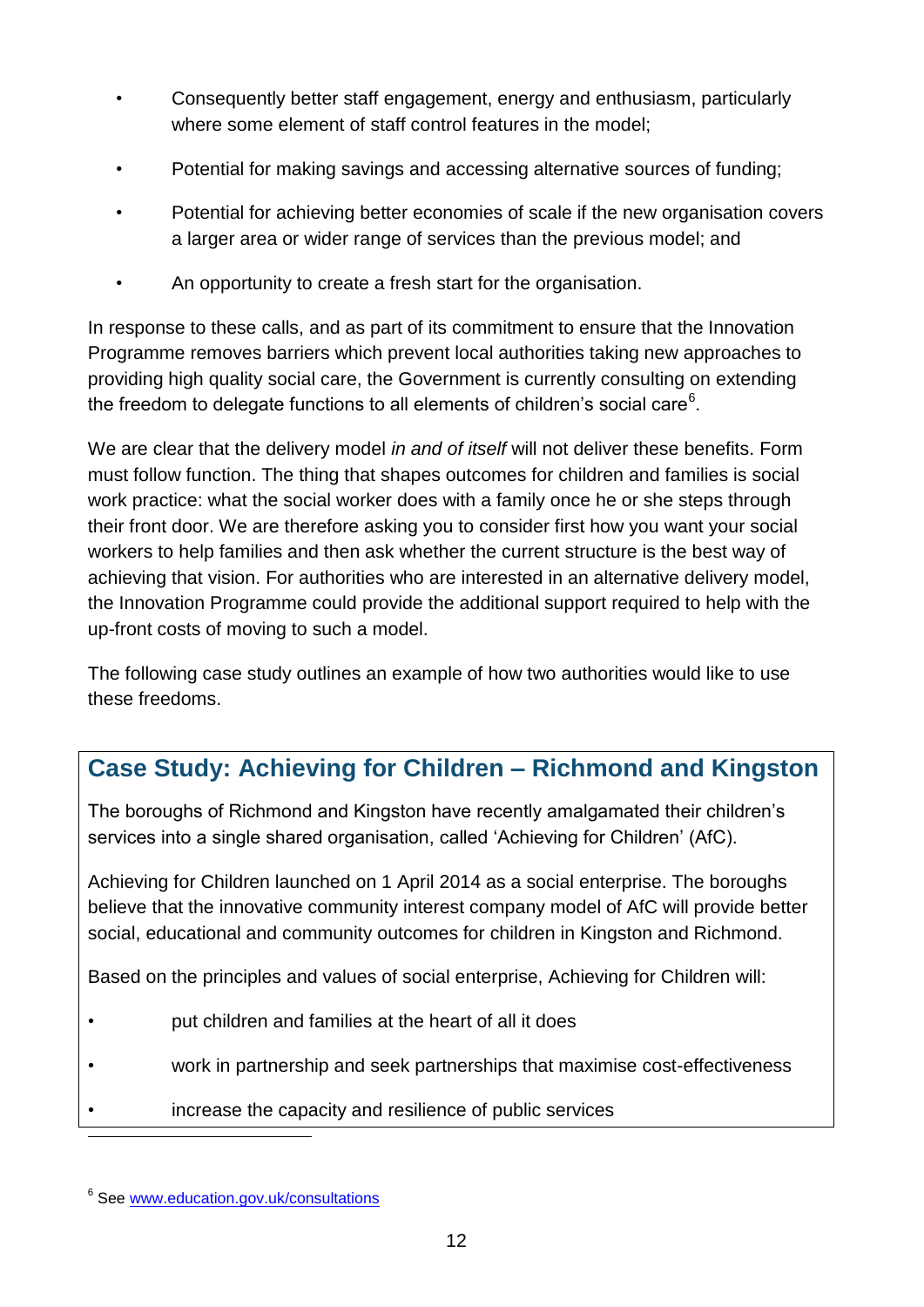• provide a centre of excellence and innovation that will be available to other authorities and public service providers, including help to authorities responding to improvement notices

The councils state that the transitional cost of delivering Achieving for Children has been £1.5 million, with savings of £6 million over three years from the initial merging of services. They also feel there will be wider efficiency benefits for the services as different opportunities and ways of working are fully developed by the new organisation.

## <span id="page-12-0"></span>**5. What is the Innovation Programme trying to achieve through the 'rethinking children's social work' strand?**

The overall aim for this strand of the programme is to kick-start systemic changes which, in conjunction with Sir Martin Narey's and Isabelle Trowler's work on improving the quality of social worker education and training, could radically improve the quality and impact of children's social work. Ultimately, this is an opportunity to improve the lives of our most vulnerable children and families.

Therefore the Innovation Programme is looking to work with local authorities and other organisations who wish to redesign radically their approach to children's social work. We will support:

- the implementation of innovative models for children's social work that have **already gained some traction in the system**, but have not spread widely;
- the design and implementation of **new** approaches to children's social work.

For example, our early conversations included those with:

- A group of local authorities who are interested in implementing a systemic approach to children's social work across their whole organisation, which could mean redesigning case recording and auditing, management practices, techniques used in direct work, supervision, submissions to court, and more.
- A group of local authorities who have designed a new approach to social work practice based around getting social workers back into intensive work with families. They want to roll out a set of specific interventions with a sound evidence base; rethink some of the processes that take time away from front line work; and develop a new role for administrative support so social workers can focus on the tasks that they are uniquely skilled to do.
- A group of authorities who are already implementing variations of a 'unit' model, like that pioneered in Hackney.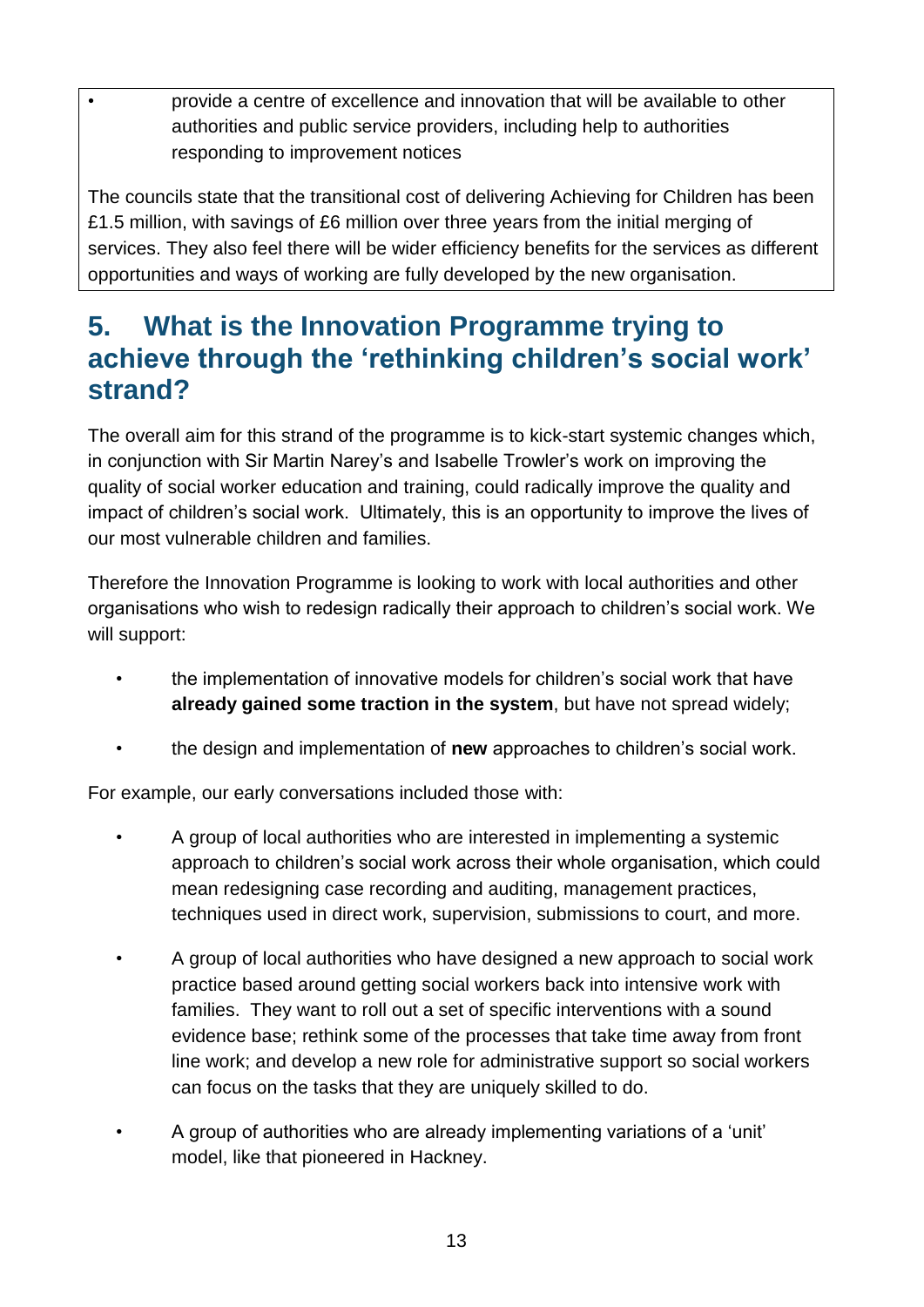• An authority that wants to provide its children's services through a third party organisation.

In two years, we want to have worked with **twenty or more** authorities, including some who are testing external delivery models, as well as other practice and structural innovations. By 2016, we want to see the projects we have funded working together and capturing lessons in such a way that their experience and emerging findings are triggering a **'ripple effect'** of innovation across the system.

In terms of what we are looking for from proposals, the 'dos' and 'don'ts' outlined below should give you a sense of the scale of our ambition.

| Do                                                                                                                                | Don't                                                                                                                                           |  |
|-----------------------------------------------------------------------------------------------------------------------------------|-------------------------------------------------------------------------------------------------------------------------------------------------|--|
| Be creative and seek to test new                                                                                                  | Make assumptions about our level of                                                                                                             |  |
| approaches which have not yet been tried                                                                                          | ambition in size, scale or level of risk we                                                                                                     |  |
| Think about linking with other                                                                                                    | are looking for in new approaches                                                                                                               |  |
| organisations who want to change too, so                                                                                          | <b>Rule out ideas</b> based on barriers created                                                                                                 |  |
| you can learn together and create more                                                                                            | by current guidance, regulation or policy.                                                                                                      |  |
| generalised findings                                                                                                              | We will help you to work with individual                                                                                                        |  |
| Get in touch even if you only have a<br>rough idea                                                                                | regulators and policy-makers on fresh<br>approaches                                                                                             |  |
|                                                                                                                                   | Worry too much about how to make it                                                                                                             |  |
| Be ambitious in scale and seek to create<br>whole system change                                                                   | happen (yet)                                                                                                                                    |  |
| Look to test the validity of an independent<br>model (i.e. one commissioned, but not<br>directly provided, by the local authority | Only apply if you are a current provider of<br>social care services. We are interested in<br>hearing from anyone who has a good idea            |  |
| Seek to work with partners - both 'usual'<br>and 'unusual' to help foster innovative<br>approaches                                | Assume that we will fund a large number<br>of small pilots. We are looking for whole<br>system change                                           |  |
|                                                                                                                                   | Ask for support for something that you<br>could do anyway. We want you to really<br>engage with the barriers that have held you<br>back to date |  |
|                                                                                                                                   | Assume that we are only interested in<br>structural innovation                                                                                  |  |

In a children's social work context, the type of challenges you may want to pose yourself are: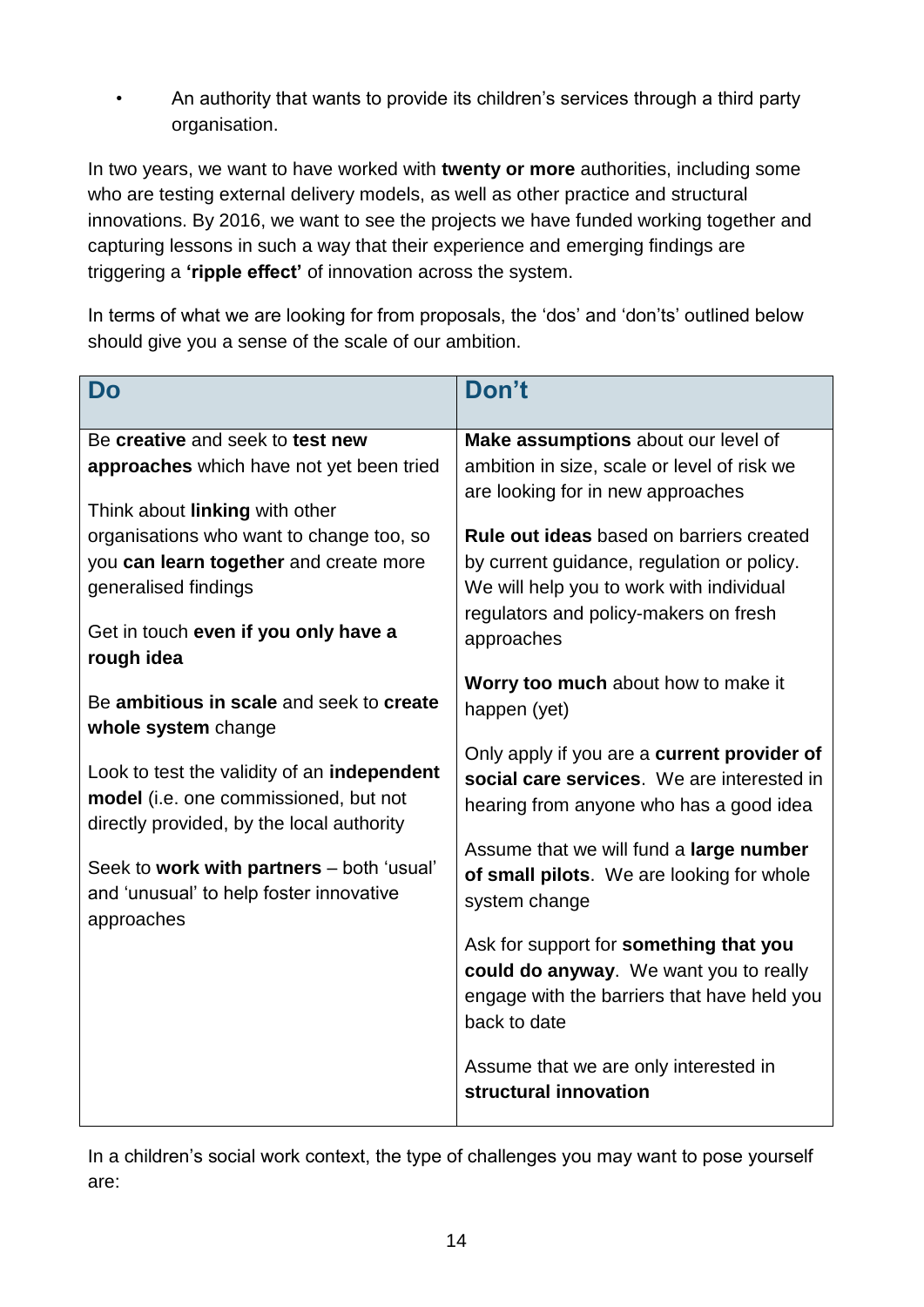- Are there processes or procedures that get in your way and don't really help to keep children safe?
- Is there a better way to do case recording?
- Are social workers engaging enough with children?
- Are you investing too much time in checking and auditing? What would you *really* like to do with this time?
- Would you like to do case conferences or core groups in a different way?
- Have you got *'who does what'* within your organisation right?

## <span id="page-14-0"></span>**6. What is the Innovation Programme actually offering in this area?**

The paper on the design of the Innovation Programme sets out our analysis of the types of support we think organisations will need if they are to innovate successfully. The main types of support we are planning to offer are:



Concrete examples of the kind of support we might consider giving to ideas like those outlined above are: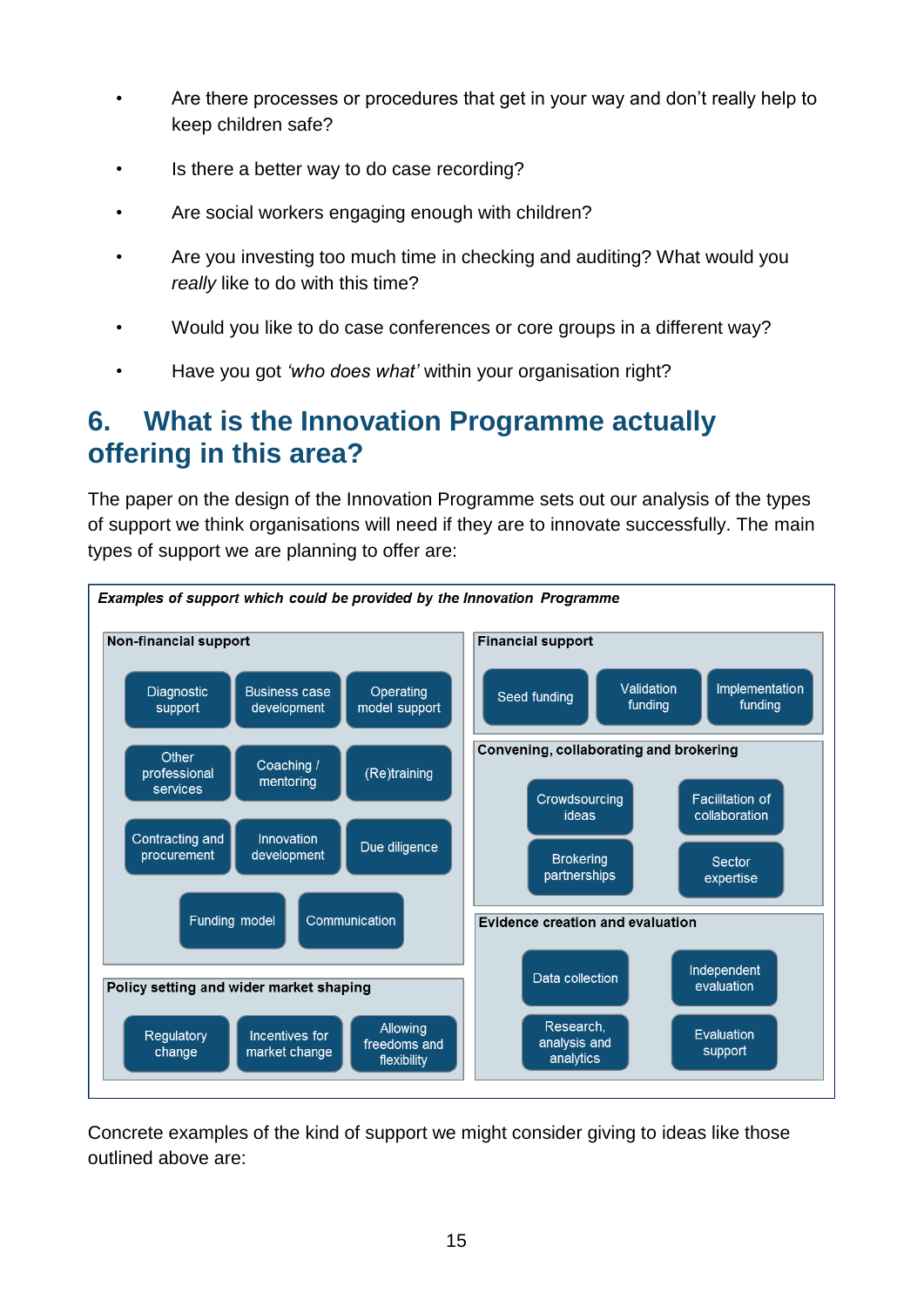- Consultancy support to work an idea up into a detailed implementation plan
- Establish learning sets so authorities going through similar changes can learn together
- Help to broker partnerships e.g. with a VCS organisation the local authority may want to partner with
- Support in local negoatiations about corporate flexibilities e.g. with HR and finance
- Assurance to the Lead Member and Chief Executive that government is supportive of the new approach
- Assessing suitability of alternative delivery models for your service
- Brokering a dialogue with regulators about e.g. a new approach to recording
- Exemtpion from particular processes outlines in statutory quidance e.g. flexibility over assessment timescales
- Funding for extra management capacity over the transition period
- Funding to help with staff training costs
- Funding for a tracking system to monitor progress on individual cases over the transition period
- Evaluating which structural innovations might work best in your context

## <span id="page-15-0"></span>**7. What do I do next if I want to be part of the Innovation Programme?**

Visit the Innovation Programme website: [www.springconsortium.com.](http://www.springconsortium.com/) Alternatively, you can email us at [innovation@springconsortium.com.](mailto:innovation@springconsortium.com)